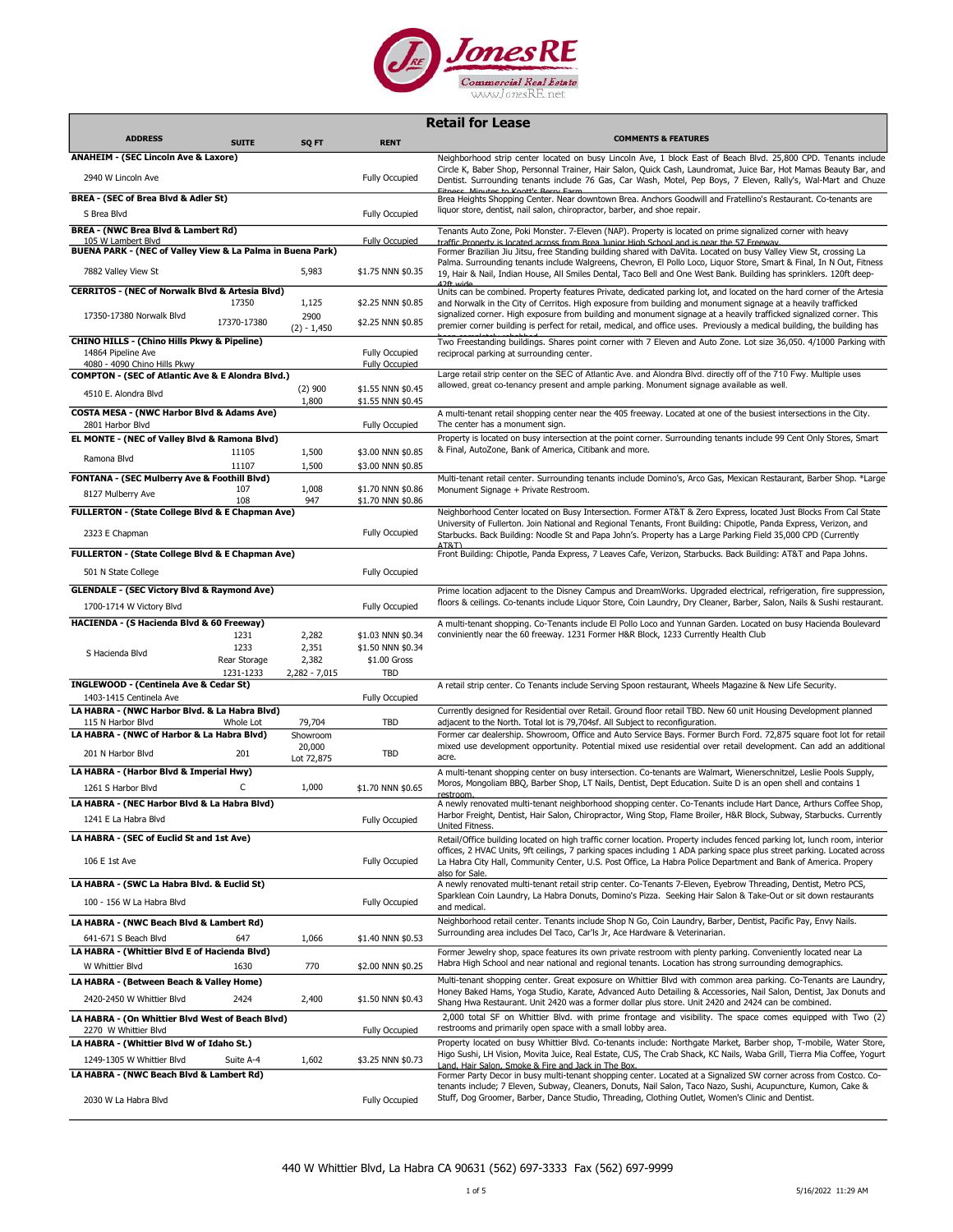

| <b>Retail for Lease</b>                                                             |                        |                  |                                        |                                                                                                                                                                                                                                            |
|-------------------------------------------------------------------------------------|------------------------|------------------|----------------------------------------|--------------------------------------------------------------------------------------------------------------------------------------------------------------------------------------------------------------------------------------------|
| <b>ADDRESS</b>                                                                      | <b>SUITE</b>           | SQ FT            | <b>RENT</b>                            | <b>COMMENTS &amp; FEATURES</b>                                                                                                                                                                                                             |
| LA HABRA - (West of Harbor Blvd & Imperial Hwy)                                     | Parcel 1               |                  | La Ouinta Hotel                        | One Pads Remains, parcel 2 (711). Join coming soon La Quinta Hotel, Taco Bell and Hallmark. Adjacent now open                                                                                                                              |
| 701 E Imperial Highway<br>711 E Imperial Highway                                    | Parcel 2               | 92,117<br>39,928 | Sale or                                | Kaiser Permanente medical facility to the West, Howards Appliances to the East, Wal-Mart across the street and CVS<br>cold storage warehouse to the North. The City is updating their General Plan and may allow additional uses beyond    |
| 731 E Imperial Highway                                                              | Parcel 3               | 32,195           | Ground Lease<br>Taco Bell              | current commercial zone for office, medical and light industrial. Parcel 2 (711) is available 39,928sf. Owners are                                                                                                                         |
| 751 E Imperial Highway                                                              | Parcel 4               | 20,749           | Hallmark                               | performing a traffic study to extend the traffic signal at Village Dr into the property. CPD 44,100.                                                                                                                                       |
| LA HABRA - (West of Euclid St & Whittier Blvd)                                      |                        |                  |                                        |                                                                                                                                                                                                                                            |
| 251 W Whittier Blvd                                                                 |                        |                  | <b>Fully Occupied</b>                  | Free Standing Building pointing NEC of Hillside & Whittier Blvd. Property located on busy Whittier Blvd. Formerly a<br>Fast Auto & Pay Day Loan. Lot Size 10,500sf with Monument Signage Available.                                        |
| LAKE FOREST - (NEC Rockflield Blvd & Centre Dr)                                     |                        |                  |                                        | Multi tenant strip center, co-tenants include Enterprise Car Rental, Phone Repair, and Mr Pickles Sandwiches.                                                                                                                              |
| 23591 Rockfield Blvd                                                                |                        |                  | <b>Fully Occupied</b>                  | Surrounding tenants include Simpson Chevrolet, Starbucks, IHOP, Panera Bread, The Hat.                                                                                                                                                     |
| LAGUNA BEACH - (On S Coast Hwy W of Legion St)                                      |                        |                  |                                        | Prime Retail Space. Located in Downtown Laguna Beach Between Legion St. & Laguna Ave. Directly across the street                                                                                                                           |
| S Coast Hwy                                                                         |                        |                  | <b>Fully Occupied</b>                  | from the iconic Cliff Restaurant. The space is freshly painted and has tremendous visibility and frontage onto Pacific<br>Coast Hwy. City is open to many uses. Please call for details.                                                   |
| LONG BEACH - (NEC of Cherry Ave & Artesia Blvd)                                     |                        |                  |                                        | Property is Located on a a high traffic intersection in Long Beach. This location is conviniently located next to schools,                                                                                                                 |
|                                                                                     | 6620                   | 1,100            | \$2.75 NNN \$0.96                      | residential, national and regional tenants. Suite 6624-6628 can be divited, 1,100 square feet each unit. Suite 6636-                                                                                                                       |
| 6600-6640 Cherry Ave                                                                | 6624-6628<br>6636-6638 | 2,200<br>1,650   | \$2.75 NNN \$0.97<br>\$2.75 NNN \$0.98 | 6638 can be divited, 825 square feet each unit. Co-tenants include: Jack in The Box, C&S Donuts, Learning Center,<br>and Thai Restaurant.                                                                                                  |
|                                                                                     | 6640                   | 1,600            | \$2.75 NNN \$0.99                      |                                                                                                                                                                                                                                            |
| LOS ANGELES - (N Hobart Blvd & Melrose Ave)                                         |                        |                  |                                        | Current Tenants are a Mexican restaurant El Zarape and liquor store.                                                                                                                                                                       |
| 4803-4809 Melrose Ave<br>MAYWOOD - (NEC of Atlantic and E Slauson Ave)              |                        |                  | <b>Fully Occupied</b>                  | Four Large Private Offices Inside, Large Bullpen Area with two Restrooms and two Entrance Points. Property is                                                                                                                              |
| 4509 E. Slauson Ave                                                                 |                        |                  | <b>Fully Occupied</b>                  | locatedo on a high traffic signalized corner with strong demographics.                                                                                                                                                                     |
| <b>MONTCLAIR - (NWC of Olive &amp; Rose)</b>                                        |                        |                  |                                        | Retail Office/R&D Space, Former Sherwin Williams Paints. Open Entry, 3 Offices, 2 Restrooms, 2 A/C Systems,                                                                                                                                |
| 5350 Olive St                                                                       |                        |                  |                                        | Double Man Doors For Loading 100% Air Conditioned Space. Surrounding tenants include America's Tire Store,                                                                                                                                 |
|                                                                                     |                        |                  | <b>Fully Occupied</b>                  | Uhaul. Montclair Place: Carl's Jr. Target. US Bank. Best Buv. Cinnabon. Adiacent to Moreno Plaza: Starbucks. Subwav.                                                                                                                       |
| <b>MORENO VALLEY - (SWC Iris Ave &amp; Perris Ave)</b><br>SWC Iris & Perris Avenues |                        | 4.1 Acres        | \$TBD                                  | Seeking Anchor and Pad Tenants for Phase 2 which shares reciprocal access and parking with Phase 1. Phase 1 has<br>Aldi Supermarket, Starbucks, Habit Burger, Ouick Ouack Car Wash, Home Depot located across the street. The area is      |
| ONTARIO - (E 4th St & N Baker Ave)                                                  |                        |                  |                                        | Property features Drive Thru Restaurant with Large Monument Sign, located on major Signalized Intersection that is                                                                                                                         |
| 1635 E 4th Street                                                                   |                        |                  | <b>Fully Occupied</b>                  | Freeway Visible and adjacent to 10 Freeway. Most FF&E still in Place. Co-tenant is Carl's Jr Green Burrito, surrounding                                                                                                                    |
|                                                                                     |                        |                  |                                        | tenants include AM/PM, Burger King, Jack in The Box and Golden Corral. Former Seafood Restaurant with two<br>Cooking Hoods Available. Taxes: \$5,999.76 (property) + \$1,825.52 (Parking lot) = \$7,825.28                                 |
| <b>ONTARIO - (Vineyard Ave &amp; Riverside Dr)</b>                                  |                        |                  |                                        | A multi-tenant newly remodeled retail shopping center on Vineyard Ave & the 60 freeway. Co-tenants areJedi Travel                                                                                                                          |
| 2943-2961 Vineyard Ave                                                              |                        |                  | <b>Fully Occupied</b>                  | Services, AAA Check Cashing, Donut Star & Mariscos Las Brisas, Raspados Arcoiris                                                                                                                                                           |
| <b>ORANGE - (NWC N Tustin St &amp; E Briardale Ave)</b>                             |                        |                  |                                        | Multi-tenant shopping center. Great Exposure on N Tustin St and E Briardale Ave. Busy Intersection. Co-tenants                                                                                                                             |
| 1800-1814 N Tustin St<br><b>ORANGE - (NEC N Tustin St &amp; E Chapman Ave)</b>      |                        |                  | <b>Fully Occupied</b>                  | include: Dentist, Massage/Body Care, SuperCuts and Restaurant.<br>Multi-Tenant Shopping Center. Co-tenants include Fred Loya Insurance, Flowers & Lei, and Subway. Property is                                                             |
| 125 N Tustin st                                                                     |                        |                  | <b>Fully Occupied</b>                  | located at a high traffic location with with close proximity to the 55 fwy.                                                                                                                                                                |
| <b>ORANGE - (East of N Tustin St &amp; E Katella Ave)</b>                           |                        |                  |                                        | Restaurant building located on a lot of approximately 29,761 square feet. Former sushi restaurant. Ample parking                                                                                                                           |
| 1936 E Katella Ave                                                                  |                        | 4,200            | \$175,000 per year                     | availability. High traffic location and high visibility from 55 freeeway. Also for Sale \$2,499,000.00                                                                                                                                     |
| ORANGE - (N Orange Olive Rd & E Greenleaf Ave)                                      |                        |                  |                                        | Multi-tenant neighborhood retail center surrounded by residential. Co-tenants include Thrift Store which fronts                                                                                                                            |
| N Orange Olive Rd<br>PARAMOUNT - (Paramount Blvd & Somerset Blvd)                   |                        |                  | <b>Fully Occupied</b>                  | Orange Olive. Post Office. Alfa Creative Services. Drapery. Upholstry. Market. Vacuum repair. El Japo's restaurant and<br>Ground Lease Pads available. Almost 1 full city block. Currently Lindsay Lumber and ACE Hardware with a 22,052sf |
|                                                                                     |                        |                  |                                        | Free Standing Building to be demised. Surrounding tenants include Paramount Sheriff Station, Furniture Store, Liquor                                                                                                                       |
| 15101 Paramount Blvd                                                                | 3.28 acres             | 22,052           | \$TBD                                  | Store, Papa John's Pizza, T-Mobile, Income Tax, Donuts, Dentist, Cleaners, Thai Restaurant, Laundromat, Flower                                                                                                                             |
|                                                                                     |                        |                  |                                        | Shop, Nail Salon, DoubleZ Restaurant. Seeking Home Improvement, Lumber, Flooring, Gym, Restaurant, Market, Fast<br>Food, Gas Station, Car Wash, etc. Daytime population: 97,500 CPD: 40,593. Taxes \$43,000.00 Anchor position             |
|                                                                                     |                        |                  |                                        | and nads available                                                                                                                                                                                                                         |
| PICO RIVERA - (NEC Rosemead Blvd & Burke St)                                        |                        |                  |                                        | Located adjacent to the hard SE corner of Rosemead & Slauson, this 3-Tenant freestanding building has a vacancy<br>with many permitted uses by the city of Pico Rivera. Monument signage is visible from the intersection and large        |
| Rosemead Blvd                                                                       |                        |                  | <b>Fully Occupied</b>                  | storefront windows present great visibility and advertising. The spaces can be combined or rented separately. (7828                                                                                                                        |
| POMONA - (W of Towne Ave & Foothill Blvd)                                           |                        |                  |                                        | Former Convenience Store<br>Adjacent to Arco Station and HiBrow Sports Bar. Private restroom in the unit. Space was previously occupied by a                                                                                               |
| 551 E Foothill Blvd                                                                 |                        | 1,000            | \$1.35 NNN \$0.75                      | food operator. Lots of plumbing inside the unit.                                                                                                                                                                                           |
| SANTA FE SPRINGS - (NWC Imperial Hwy & Shoemaker)                                   |                        |                  |                                        | On the signalized NW corner of Imperial and Shoemaker. 7-Eleven with gas station is on the NE corner, Carl's Jr is on                                                                                                                      |
| 12959 Imperial Hwy                                                                  |                        |                  | <b>Fully Occupied</b>                  | the SW corner. 1 million sf Golden Springs Industrial, Business and Food Court is across the street.                                                                                                                                       |
| SANTA FE SPRINGS - (Imperial Hwy & Leffingwell)                                     |                        |                  |                                        | Multi-tenant mix of retail, food users and office flex space Co-tenants include Starbucks, Flame Broiler, 24 Hr                                                                                                                            |
| 12610 Leffingwell Rd<br>WEST COVINA - (NWC of S Azusa Ave & E Francisquito Ave)     |                        |                  | <b>Fully Occupied</b>                  | Fitness, Farmer Boys and Select Staffing.<br>Property located in high traffic intersection. Co-tenants include 7-Eleven and El Bucanas Restaurant. Surrounded by                                                                           |
| 1347 S Azusa Ave                                                                    | В                      | 850              | \$2.50 NNN \$1.05                      | schools, residential, national and regional tenants. Suite E is currently occupied by Dry Cleaner (Month to Month).                                                                                                                        |
| <b>WHITTIER - (East of Valley Home &amp; Leffingwell)</b>                           |                        |                  |                                        | Multi-tenant retail center. Co-tenants include: Tubby's Bar, Liquor Store, Gym & Pet Grooming.                                                                                                                                             |
| Leffingwell Rd                                                                      |                        |                  | <b>Fully Occupied</b>                  |                                                                                                                                                                                                                                            |
| <b>WHITTIER - (SWC Greenleaf Ave &amp; Wardman St)</b>                              |                        |                  |                                        | Multi-tenant shopping center. Plenty of parking, with one of the largest parking lots in the area. Co-tenants include                                                                                                                      |
| 7201-7205 Greenleaf Ave                                                             | 7205 A1 & A2           | 3,334            | \$1.50 NNN \$0.72                      | Coffee Bean, Bella Emporio, Greenleaf Cafe, Lashes on Broadway, H&R Block and Moonlight Threading. One of the<br>busiest intersections in uptown Whittier. Near Whittier College, movie theater & Hotel. Plenty of permitted retail uses   |
|                                                                                     |                        |                  |                                        |                                                                                                                                                                                                                                            |
| WHITTIER - (SEC Norwalk Blvd & Rivera Rd)                                           |                        |                  |                                        | A free standing retail building. Lot 20,774sf. Located across from a Catholic Church. Surrounding tenants; Marisco's El<br>Paisa, Michael's Burgers, May Flowers, Barber, 2 blocks from Aeolian Elementary School. Zone LCC4* 28 Parking   |
| 8542 Norwalk Blvd<br><b>WHITTIER - (Whittier Blvd &amp; First St)</b>               |                        |                  | <b>Fully Occupied</b>                  | Great signalized Location. Retail street frontage and monument signage available. Co-Tenants include: Berkshire                                                                                                                            |
|                                                                                     |                        |                  |                                        | Hathaway Real Estate, Dog Grooming, Signarama, Classic Dry Cleaners, A Sculpted You, Subway, Rosarito Tacos,                                                                                                                               |
| 16230 Whittier Blvd.                                                                |                        |                  | <b>Fully Occupied</b>                  | Roval Dental, Hair Salon, Insurance, Yang's Restaurant, Marsico Pool Supply, Massage, Vacuum Repair, CBD Shop,                                                                                                                             |
| WHITTIER - (W of Beach Blvd E of 1st St on Whittier Blvd)                           |                        |                  |                                        | Busy Strip Center on Whittier Blvd. Ample Parking and Large Pylon Sign Offering Maximum Visibility.                                                                                                                                        |
| 16310 Whittier Blvd.                                                                |                        |                  | <b>Fully Occupied</b>                  |                                                                                                                                                                                                                                            |
| <b>WHITTIER - (Whittier Blvd &amp; Valley Home)</b><br>16561-16571 Whittier Blvd    |                        |                  | <b>Fully Occupied</b>                  | Multi tenant retail strip center, NW signalized corner of Whittier Blvd and Valley Home. Co-tenants TJ Nails, Casa De<br>Bellini Salon, Barber Shop. 16571 is currently Vans Store. Parking in rear. 16571 available June 2021             |
| <b>WHITTIER (W of Colima Rd.)</b>                                                   |                        |                  |                                        | Unit features two private restrooms, two separate offices, large open area & plenty of parking in front and the rear.                                                                                                                      |
| 14630 Whittier Blvd                                                                 |                        | 1,900            | \$1.50 Gross                           | Property is located on high traffic location surrounded by national and regional tenants. Former Catholic Gift Shop.                                                                                                                       |
|                                                                                     |                        |                  |                                        |                                                                                                                                                                                                                                            |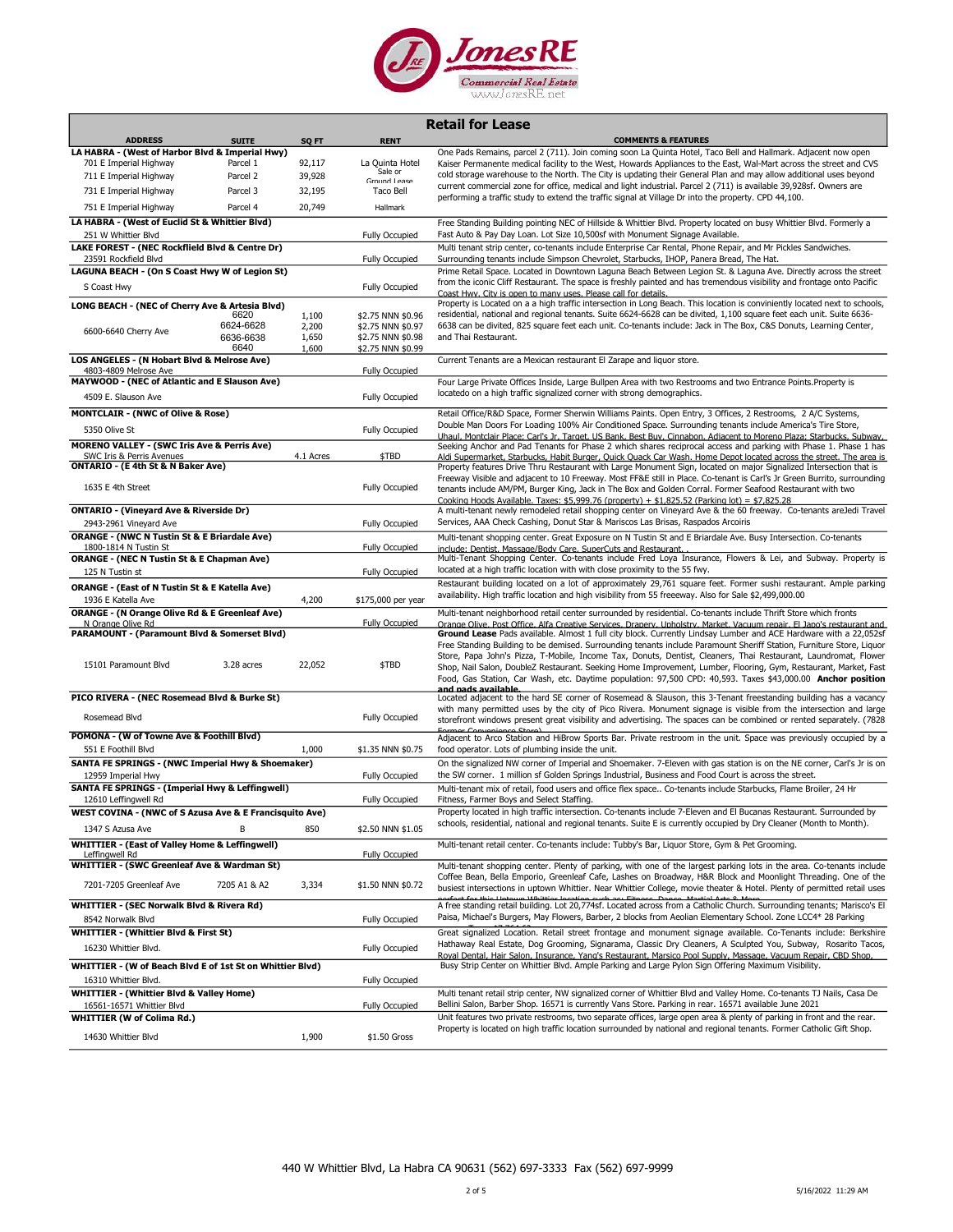

## Office Space For Lease

| <b>ADDRESS</b>                                                                 | <b>SUITE</b>        | SQ FT          | <b>RENT</b>                            | <b>COMMENTS &amp; FEATURES</b>                                                                                                                                                                                                                                                                                                                                                      |
|--------------------------------------------------------------------------------|---------------------|----------------|----------------------------------------|-------------------------------------------------------------------------------------------------------------------------------------------------------------------------------------------------------------------------------------------------------------------------------------------------------------------------------------------------------------------------------------|
| BREA - (S Brea Blvd Sout of E Fir St)                                          |                     |                |                                        | Upstairs Office Space in Quiet Complex with Plenty of Parking. 2 Individual Private Offices Within & Large Entryway.                                                                                                                                                                                                                                                                |
| 747 S Brea Blvd                                                                |                     |                | <b>Fully Occupied</b>                  | Common Restroom. Brand New Flooring.                                                                                                                                                                                                                                                                                                                                                |
| CORONA - (NWC of Compton Ave & Old Temescal Rd)                                |                     |                |                                        | Single Story, high-image office. Located in the Corona Spectrum Business Center with excellent freeway visibility off                                                                                                                                                                                                                                                               |
| 1385 Old Temescal Rd                                                           | 100                 | 3,385          | \$1.85 MG                              | of the 15-freeway and Old Temescal Rd. 4:1 parking ratio with plenty of available spaces. Adjacent to South Corona                                                                                                                                                                                                                                                                  |
| DUARTE - (NWC of Highland Ave & Hungtington Dr)                                |                     |                |                                        | Post Office and many other major retail users nearby<br>Located on signalized intersection, Strong street visibility, Surface parking, total square footage 7,490 square foot                                                                                                                                                                                                       |
| 1755 East Huntington Drive                                                     |                     |                | <b>Fully Occupied</b>                  | office building, Landlord pays trash, gardener, water, gas and exterior electric. Co tenants: include a Dentist, CPA,<br>State farm Agent, engineer and True Care Home Health.                                                                                                                                                                                                      |
| LA HABRA - (Whittier Blvd Between Euclid St and Idaho St.)                     |                     |                |                                        | Upstairs Office Condominium. Space contains two offices and a private restroom with shower. Located on busy                                                                                                                                                                                                                                                                         |
| 721 W Whittier Blvd                                                            | R                   | 1,000          | \$1.80 Gross                           | Whittier Blvd. near National and Regional Tenants.                                                                                                                                                                                                                                                                                                                                  |
| LA HABRA - (W of S Cypress St)                                                 |                     |                |                                        | Property is located on a busy Boulevard. Property is close to Police Station, Banks and many other national and                                                                                                                                                                                                                                                                     |
| 325 E La Habra Blvd                                                            |                     |                | <b>Fully Occupied</b>                  | regional Tenants. Ample parking available.                                                                                                                                                                                                                                                                                                                                          |
| LA HABRA - (Between Harbor Blvd & Euclid)                                      |                     |                |                                        | A multi-tenant retail/office center with Whittier Blvd street frontage. Parking in the rear. Adjacent JonesRe between                                                                                                                                                                                                                                                               |
| 404-424 W Whittier Blvd.                                                       |                     |                | <b>Fully Occupied</b>                  | Euclid and Walnut. Insurance, Florist, Escrow, Acupuncture. Former Barber                                                                                                                                                                                                                                                                                                           |
| LA HABRA - (E La Habra Blvd & S Valencia St)                                   |                     |                |                                        | Spanish-Mediterranean style, free-standing building. Property can be used as medical/office or retail space. Located                                                                                                                                                                                                                                                                |
| 860 E La Habra Blvd                                                            |                     |                | Fully Occupied                         | within 1 mile of City Hall, Police Department, and Post Office. Suite 110 for medical use. St Jude Hospital is located 3<br>miles from this location with Whittier Presbyterian Hospital 1/4 mile away.                                                                                                                                                                             |
| LA HABRA - (W La Habra Blvd & Rigsby St)                                       |                     |                |                                        | Medical office building fully built out. Just west of Costco and Beach Blvd. Unit 1 shares utilities with the adjacent                                                                                                                                                                                                                                                              |
| 2501 W La Habra Blvd                                                           | 5<br>8&9            | 1,400-1,500    | \$2,000 per month<br>\$1.35 MG         | tenant. Unit 5 was a former massage use. Unit 8&9 can be divided. 2531 was a former sports medicine. 2541 was a                                                                                                                                                                                                                                                                     |
| 2531 W La Habra Blvd                                                           |                     | 1,664<br>1,500 | \$1.35 MG                              | former doctors office.                                                                                                                                                                                                                                                                                                                                                              |
| 2541 W La Habra Blvd                                                           |                     | 1,500          | \$1.35 MG                              |                                                                                                                                                                                                                                                                                                                                                                                     |
| LA HABRA - (Beach Blvd & Lambert Rd)                                           |                     |                |                                        | Professional Office space available with reception area, 2 large offices, conference room, file room, common                                                                                                                                                                                                                                                                        |
| 800 S Beach Blvd                                                               |                     |                | <b>Fully Occupied</b>                  | restrooms. Former attorney's office. Faces Beach Blvd between Lambert and Imperial Hwy. Furniture available.<br>Seeking Attorney, Insurance, Real Estate, Accountant, Mortgage, General Office, etc. Law Library on premises.                                                                                                                                                       |
| <b>NORWALK - (Firestone Blvd &amp; Pioneer Blvd)</b>                           | 7                   | 1,738          | \$1.50 FSG                             | Renovated office building. Space features 3 offices, reception for customers, reception for workers, private restroom                                                                                                                                                                                                                                                               |
| 11850 E Firestone Blvd<br><b>NORWALK - (Firestone Blvd &amp; Pioneer Blvd)</b> |                     |                |                                        | and a lunch room. Parking 4/1000. Monument sign space available. Current tenants Dental, Dr Randall Shue, New<br>Former EDD free standing Office building. Reception with Lobby, perimeter offices, large open bull pen area, 3                                                                                                                                                     |
| 12715 Pioneer Blvd                                                             |                     |                | <b>Fully Occupied</b>                  | conference rooms, telecom room, storage, janitor closet, drinking fountains, Men's & Women's restrooms; 1 private,<br>1 public. Free standing building in a multi tenant office park, Co-tenants are Care More and EDD Fraud Investigations<br>Office. Substantial common area parking. 1/2 block to Imperial Hwy & 5 fwy. 3/4 mile from the Norwalk Civic Center<br>& Court House. |
| SANTA FE SPRINGS - (SEC of Leffingwell Rd & Imperial Hwy)                      |                     |                |                                        | Co-Tenants: Subway, Starbucks, Flame Broiler, Staffing Agency, 24 Hr. Fitness & Poke Restaurant                                                                                                                                                                                                                                                                                     |
| 13244 Imperial Hwy                                                             |                     |                | <b>Fully Occupied</b>                  | Property sits in a large food court adjacent to a 1 million square foot industrial master planned development.                                                                                                                                                                                                                                                                      |
| SANTA FE SPRINGS - (Imperial Hwy & Leffingwell)                                |                     |                |                                        | Co-Tenants: Subway, Starbucks, Flame Broiler, Staffing Agency, 24 Hr. Fitness & Poke Restaurant                                                                                                                                                                                                                                                                                     |
| 12640 Leffingwell Rd                                                           |                     |                | <b>Fully Occupied</b>                  | Property sits in a large food court adjacent to a 1 million square foot industrial master planned development. Office<br>formerly occupied by a real estate brokerage. 8 private offices. Conference Room. Large bullpen cubicle area. 2<br>restrooms. Ample parking.                                                                                                               |
| WHITTIER - (Between La Entrada Ave & Highland Ave)                             |                     |                |                                        | Located on busy street. Office includes 6 Individual office spaces, private restroom, private kitchen area, and shared                                                                                                                                                                                                                                                              |
| 14619 Whittier Blvd                                                            |                     |                | <b>Fully Occupied</b>                  | lobby. Sinks in majority of office and treatment rooms. Medical or Professional office uses welcome.                                                                                                                                                                                                                                                                                |
| WHITTIER - Whittier Plaza (Between Beach & First)                              |                     |                |                                        | Located at the SEC of Whittier Blvd. and First St. single story garden office. No Janitorial. Suite 16 has a private                                                                                                                                                                                                                                                                |
| 16262 Whittier Blvd.                                                           | 1                   | 525            | \$1,200 per month                      | common area restroom with suite 16A. Suite 17A shares common restrooms with Suite 17 & or with suite 18. We                                                                                                                                                                                                                                                                         |
|                                                                                | 3<br>$\overline{4}$ | 650            | \$1,300 per month                      | welcome all offers. However, all above rates are based on type of business and rate is subject to change. Suite 12                                                                                                                                                                                                                                                                  |
|                                                                                | $\overline{7}$      | 500<br>645     | \$1,200 per month<br>\$1,400 per month | and Suite 27 have desk. Units 3 & 4 can be combined, units 7 & 8 can be combined, units 9 & 10 can be combined.                                                                                                                                                                                                                                                                     |
|                                                                                | 8                   | 500            | \$1,200 per month                      |                                                                                                                                                                                                                                                                                                                                                                                     |
|                                                                                | 9                   | 500            | \$1,200 per month                      |                                                                                                                                                                                                                                                                                                                                                                                     |
|                                                                                | 11                  | 500            | \$1,200 per month                      |                                                                                                                                                                                                                                                                                                                                                                                     |
|                                                                                | 12                  | 750            | \$1,500 per month                      |                                                                                                                                                                                                                                                                                                                                                                                     |
|                                                                                | 13                  | 750            | \$1,500 per month                      |                                                                                                                                                                                                                                                                                                                                                                                     |
|                                                                                | 14<br>24            | 500            | \$1,200 per month                      |                                                                                                                                                                                                                                                                                                                                                                                     |
|                                                                                | 25                  | 750<br>750     | \$1,500 per month<br>\$1,500 per month |                                                                                                                                                                                                                                                                                                                                                                                     |
|                                                                                | 27                  | 500            | \$1,200 per month                      |                                                                                                                                                                                                                                                                                                                                                                                     |
| <b>WHITTIER - (Pickering Ave &amp; Hadely St)</b>                              |                     |                |                                        | Units has a private restroom, individual signage on the front exterior of the building & private access through gated                                                                                                                                                                                                                                                               |
| 12608 Hadley St.                                                               |                     |                | <b>Fully Occupied</b>                  | stairway. Co-Tenants include: Barber, Market & Sushi Restaurant. Plenty of Parking available.                                                                                                                                                                                                                                                                                       |
| <b>WHITTIER - (Painter Ave North of Whittier Blvd)</b>                         |                     |                |                                        | High-Image Upstairs office space located on Painter Ave. just south of the court house. The upgraded office space                                                                                                                                                                                                                                                                   |
| 7915 Painter Ave                                                               |                     | 1,100-2,200    | \$1.60 FSG                             | comes with 1 restroom, 1 large conference room, a generously sized bullpen area, 5 private offices and a<br>kitchen/break room. 6 parking spots are included as well.                                                                                                                                                                                                               |
| <b>WHITTIER - (Painter Ave &amp; Walnut St)</b>                                |                     |                |                                        | Location features ample parking and Large Monument Signage. Unit has private restroom. Excellent exposure to                                                                                                                                                                                                                                                                        |
| 7648 Painter Ave                                                               |                     |                | <b>Fully Occupied</b>                  | Uptown Whittier traffic. Ample Parking. Located one Block South of Whittier College and Court House.                                                                                                                                                                                                                                                                                |
| <b>WHITTIER - (NEC of Painter Ave &amp; Walnut St)</b>                         |                     |                |                                        | Free-Standing office building on the corner of Painter Ave. & Walnut St. Perfect for Medical, Beauty, General Office<br>etc. Excellent exposure to Uptown Whittier traffic. Ample Paking. Located one Block South of Whittier College and                                                                                                                                           |
| 13407 Walnut St                                                                |                     |                | <b>Fully Occupied</b>                  | Court House.                                                                                                                                                                                                                                                                                                                                                                        |
| <b>WHITTIER - (Painter Ave &amp; Penn)</b>                                     |                     |                |                                        | Down the street from Whittier College and Across the street from City Hall.                                                                                                                                                                                                                                                                                                         |
| 7318 Painter Ave                                                               |                     |                | <b>Fully Occupied</b>                  |                                                                                                                                                                                                                                                                                                                                                                                     |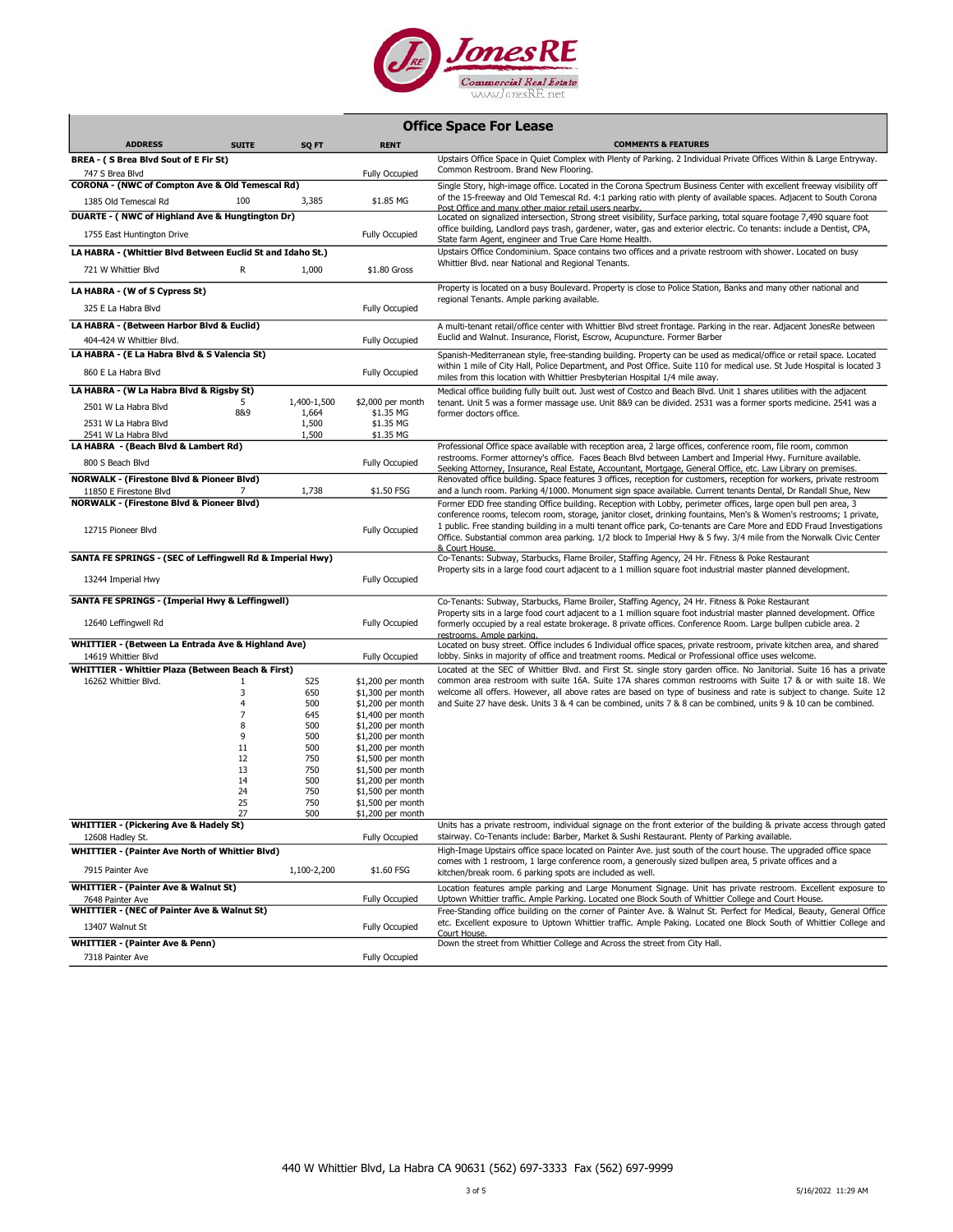

| <b>Industrial For Lease/Sale</b> |  |  |  |
|----------------------------------|--|--|--|
|----------------------------------|--|--|--|

| Property features reception with counter in place and large private office. Rooms in warehouse can remain or be<br><b>Fully Occupied</b><br>removed, rear ground level roll up door 220 Volt Power. Near Imperial Hwy & Kraemer Blvd.<br>2721 Saturn St<br>LA HABRA - (North of W Lambert Rd & W of Walnut St)<br>3 units available. Industrial Warehouse fully fenced yard with office. 14' clearance, 2 ground level roll up door, each<br><b>Fully Occupied</b><br>541<br>unit has a restroom. 5 parking spaces in front, parking also available on side and rear yard parking as well. Property<br>W Mountain View Ave<br>543<br><b>Fully Occupied</b><br>is located near residential, retail properties, schools and parks.<br>545<br><b>Fully Occupied</b><br>LA HABRA - (West of Harbor Blvd & Imperial Hwy)<br>One Pads Remains, parcel 2 (711). Join coming soon La Quinta Hotel, Taco Bell and Hallmark. Adjacent now open<br>92,117<br>Kaiser Permanente medical facility to the West, Howards Appliances to the East, Wal-Mart across the street and CVS<br>701 E Imperial Highway<br>Parcel 1<br>La Quinta Hotel<br>cold storage warehouse to the North. The City is updating their General Plan and may allow additional uses beyond<br>Sale or<br>39,928<br>711 E Imperial Highway<br>Parcel 2<br>current commercial zone for office, medical and light industrial. Parcel 2 (711) is available 39,928sf. Owners are<br>Ground Lease<br>performing a traffic study to extend the traffic signal at Village Dr into the property. CPD 44,100.<br>Parcel 3<br>32,195<br>Taco Bell<br>731 E Imperial Highway<br>Parcel 4<br>20,749<br>751 E Imperial Highway<br>Hallmark<br>WHITTIER - (NW of Whittier Blvd & Washington Blvd)<br>Warehouse property on busy Whittier Blvd just west of Washington Blvd. Fenced yard. 10' drive-up door in rear.<br>12512 Whittier Blvd<br>20,499sf lot.<br><b>Fully Occupied</b><br><b>Land For Lease/Ground Lease/Sale</b><br><b>ADDRESS</b><br><b>SUITE</b><br>SQ FT<br><b>RENT</b><br><b>COMMENTS &amp; FEATURES</b><br>Location features Fencing, Curb and Gutter improvements. Access to I-10 Freeway. Approved for multiple uses.<br>FONTANA - (Valley Blvd East of Almond Ave)<br>Seeking Drive Thru Restaurant. One of the Last Prime parcels Fronting Valley Boulevard. CPD: 17,562<br>14336 Valley Blvd<br>19,500<br>\$100,000 per year<br>LA HABRA - (On Whittier Blvd between Hacienda Blvd & Beach Blvd)<br>One of the last large full city block developments available on Whittier Blvd. Located on the NEC of Whittier Blvd and<br>Beach Blvd to Hacienda Blvd. National and Regional tenants already in place to be developed; Chase bank, Auto<br>1701-1751 W Whittier Blvd<br><b>Fully Occupied</b><br>Zone, Starbucks, In-N-Out, Carwash. Construction Starting Soon.<br>LA HABRA - (NW Corner Beach Blvd & Imperial Hwy)<br>Ground Lease Only. Approved plan for a 4,100 sf retail bank building and possible 2,300 square foot fast food with<br>drive-thru or gas station. Taxes \$8,335.92 \$175/month Landscaping. Point corner location. Busiest intersection in La<br>Habra with over 170,000 cars per day. Co-tenants Vons, Taco Bell, Firestone, L&L Hawaiian BBQ, UPS Store, Downey<br>1199 S Beach Blvd<br><b>Fully Occupied</b><br>saving & more. Across the street from two Power Centers.<br>LA HABRA - (NWC Harbor Blvd & La Habra Blvd)<br>Currently designed for Residential over Retail. Ground floor retail to be determined. Possible mixed use development<br>to the North with 37-50 units per acre. The entire lot is 79,704 square feet. All Subject to reconfiguration. Seeking<br>79,704<br>\$TBD<br>115 N Harbor Blvd<br>Whole Lot<br>restaurants, possible food court opportunity. The City of La Habra wants 3 properties to be developed as one<br>common development; Sunset St & Stearns Ave and 201 N Harbor.<br>LA HABRA - (SEC Sunset St & Stearns Ave)<br>3 parcels available 303-113-01, 02 & 03. Part of the La Habra Specific Plan; 100% commercial or mixed use 37-50<br>units per acre. Just West of 201 N Harbor which is also available with 72,875sf. The City of La Habra wants 3<br>Sunset St & Stearns Ave<br>38,107<br>\$TBD<br>properties to be developed as one common development; 115 N Harbor Blvd and 201 N Harbor.<br>LA HABRA - (SWC Harbor Blvd & Stearns Ave)<br>Former car dealership. Showroom, Office and Auto Service Bays. Former Burch Ford. 72,875 square foot lot for retail<br>mixed use development opportunity, part of the La Habra Specific Plan. Potential mixed use residential over retail<br>Showroom<br>development with 37-50 units per acre. Can add an additional 38,107sf of land to the West. The City of La Habra<br>\$TBD<br>201 N Harbor Blvd<br>201<br>20,000<br>wants 3 properties to be developed as one common development; Sunset St & Stearns Ave and 115 N Harbor.<br>Lot 72,875<br>LA HABRA - (West of Harbor Blvd & Imperial Hwy)<br>Two Pads Remain, parcel 2 (711) and parcel 4 (751). Join coming soon La Quinta Hotel and Taco Bell. Adjacent now<br>open Kaiser Permanente medical facility to the West, Howards Appliances to the East, Wal-Mart across the street and<br>92,117<br>701 E Imperial Highway<br>Parcel 1<br>La Quinta Hotel<br>CVS cold storage warehouse to the North. The City is updating their General Plan and may allow additional uses<br>Sale or<br>39,928<br>711 E Imperial Highway<br>Parcel 2<br>beyond current commercial zone for office, medical and light industrial. Parcel 2 (711) is available 39,928sf, Parcel 4<br>Ground Lease<br>(751) is available 20,749sf. Owners are performing a traffic study to extend the traffic signal at Village Dr into the<br>731 E Imperial Highway<br>Parcel 3<br>32,195<br>Taco Bell<br>property. CPD 44,100.<br>Sale or<br>751 E Imperial Highway<br>Parcel 4<br>20,749<br>Ground Lease<br>LA MIRADA - Signalized Corner Lot (SEC Imperial Hwy & Edwards St)<br>Signalized SEC of Imperial Hwy & Edwards St just west of Valley View. Perfect for fast food, gas station, car wash,<br>retail strip center. Plans in process for a 5,000 sf retail center. Across from Neighborhood Shopping Center Anchored<br>Imperial Hwy<br>18,596<br>\$80,000 per year<br>(no allocated address # yet)<br>by Big Lots & Kentucky Fried Chicken. 150 FT across on Imperial Hwy & 125 FT on Edwards.<br>APN #8044-031-017<br><b>MORENO VALLEY - (SWC Iris Ave &amp; Perris Ave)</b><br>Ground Lease Seeking Anchor and Pad Tenants for Phase 2 which shares reciprocal access and parking with Phase<br>1. Phase 1 has Aldi Supermarket, Starbucks, Habit Burger, Quick Quack Car Wash. Home Depot located across the<br>\$T BD<br>street. The area is surrounded by Retail, residential and schools.<br>SWC Iris & Perris Avenues<br>4.1 Acres | <b>ADDRESS</b>                      | <b>SUITE</b> | SQ FT | <b>RENT</b> | <b>COMMENTS &amp; FEATURES</b> |
|-----------------------------------------------------------------------------------------------------------------------------------------------------------------------------------------------------------------------------------------------------------------------------------------------------------------------------------------------------------------------------------------------------------------------------------------------------------------------------------------------------------------------------------------------------------------------------------------------------------------------------------------------------------------------------------------------------------------------------------------------------------------------------------------------------------------------------------------------------------------------------------------------------------------------------------------------------------------------------------------------------------------------------------------------------------------------------------------------------------------------------------------------------------------------------------------------------------------------------------------------------------------------------------------------------------------------------------------------------------------------------------------------------------------------------------------------------------------------------------------------------------------------------------------------------------------------------------------------------------------------------------------------------------------------------------------------------------------------------------------------------------------------------------------------------------------------------------------------------------------------------------------------------------------------------------------------------------------------------------------------------------------------------------------------------------------------------------------------------------------------------------------------------------------------------------------------------------------------------------------------------------------------------------------------------------------------------------------------------------------------------------------------------------------------------------------------------------------------------------------------------------------------------------------------------------------------------------------------------------------------------------------------------------------------------------------------------------------------------------------------------------------------------------------------------------------------------------------------------------------------------------------------------------------------------------------------------------------------------------------------------------------------------------------------------------------------------------------------------------------------------------------------------------------------------------------------------------------------------------------------------------------------------------------------------------------------------------------------------------------------------------------------------------------------------------------------------------------------------------------------------------------------------------------------------------------------------------------------------------------------------------------------------------------------------------------------------------------------------------------------------------------------------------------------------------------------------------------------------------------------------------------------------------------------------------------------------------------------------------------------------------------------------------------------------------------------------------------------------------------------------------------------------------------------------------------------------------------------------------------------------------------------------------------------------------------------------------------------------------------------------------------------------------------------------------------------------------------------------------------------------------------------------------------------------------------------------------------------------------------------------------------------------------------------------------------------------------------------------------------------------------------------------------------------------------------------------------------------------------------------------------------------------------------------------------------------------------------------------------------------------------------------------------------------------------------------------------------------------------------------------------------------------------------------------------------------------------------------------------------------------------------------------------------------------------------------------------------------------------------------------------------------------------------------------------------------------------------------------------------------------------------------------------------------------------------------------------------------------------------------------------------------------------------------------------------------------------------------------------------------------------------------------------------------------------------------------------------------------------------------------------------------------------------------------------------------------------------------------------------------------------------------------------------------------------------------------------------------------------------------------------------------------------------------------------------------------------------------------------------------------------------------------------------------------------------------------------------------------------------------------------------------------------------------------------------------------------------------------------------------------------------------------------------------------------------------------------------------------------------------------------------------------------------------------------------------------------------------------------------------------------------------------------------------------------------------------------------------------------------------------|-------------------------------------|--------------|-------|-------------|--------------------------------|
|                                                                                                                                                                                                                                                                                                                                                                                                                                                                                                                                                                                                                                                                                                                                                                                                                                                                                                                                                                                                                                                                                                                                                                                                                                                                                                                                                                                                                                                                                                                                                                                                                                                                                                                                                                                                                                                                                                                                                                                                                                                                                                                                                                                                                                                                                                                                                                                                                                                                                                                                                                                                                                                                                                                                                                                                                                                                                                                                                                                                                                                                                                                                                                                                                                                                                                                                                                                                                                                                                                                                                                                                                                                                                                                                                                                                                                                                                                                                                                                                                                                                                                                                                                                                                                                                                                                                                                                                                                                                                                                                                                                                                                                                                                                                                                                                                                                                                                                                                                                                                                                                                                                                                                                                                                                                                                                                                                                                                                                                                                                                                                                                                                                                                                                                                                                                                                                                                                                                                                                                                                                                                                                                                                                                                                                                                                                                                                                                                                                                                                                                                                                                                                                                                                                                                                                                                                                                             | <b>BREA - (E of S Kraemer Blvd)</b> |              |       |             |                                |
|                                                                                                                                                                                                                                                                                                                                                                                                                                                                                                                                                                                                                                                                                                                                                                                                                                                                                                                                                                                                                                                                                                                                                                                                                                                                                                                                                                                                                                                                                                                                                                                                                                                                                                                                                                                                                                                                                                                                                                                                                                                                                                                                                                                                                                                                                                                                                                                                                                                                                                                                                                                                                                                                                                                                                                                                                                                                                                                                                                                                                                                                                                                                                                                                                                                                                                                                                                                                                                                                                                                                                                                                                                                                                                                                                                                                                                                                                                                                                                                                                                                                                                                                                                                                                                                                                                                                                                                                                                                                                                                                                                                                                                                                                                                                                                                                                                                                                                                                                                                                                                                                                                                                                                                                                                                                                                                                                                                                                                                                                                                                                                                                                                                                                                                                                                                                                                                                                                                                                                                                                                                                                                                                                                                                                                                                                                                                                                                                                                                                                                                                                                                                                                                                                                                                                                                                                                                                             |                                     |              |       |             |                                |
|                                                                                                                                                                                                                                                                                                                                                                                                                                                                                                                                                                                                                                                                                                                                                                                                                                                                                                                                                                                                                                                                                                                                                                                                                                                                                                                                                                                                                                                                                                                                                                                                                                                                                                                                                                                                                                                                                                                                                                                                                                                                                                                                                                                                                                                                                                                                                                                                                                                                                                                                                                                                                                                                                                                                                                                                                                                                                                                                                                                                                                                                                                                                                                                                                                                                                                                                                                                                                                                                                                                                                                                                                                                                                                                                                                                                                                                                                                                                                                                                                                                                                                                                                                                                                                                                                                                                                                                                                                                                                                                                                                                                                                                                                                                                                                                                                                                                                                                                                                                                                                                                                                                                                                                                                                                                                                                                                                                                                                                                                                                                                                                                                                                                                                                                                                                                                                                                                                                                                                                                                                                                                                                                                                                                                                                                                                                                                                                                                                                                                                                                                                                                                                                                                                                                                                                                                                                                             |                                     |              |       |             |                                |
|                                                                                                                                                                                                                                                                                                                                                                                                                                                                                                                                                                                                                                                                                                                                                                                                                                                                                                                                                                                                                                                                                                                                                                                                                                                                                                                                                                                                                                                                                                                                                                                                                                                                                                                                                                                                                                                                                                                                                                                                                                                                                                                                                                                                                                                                                                                                                                                                                                                                                                                                                                                                                                                                                                                                                                                                                                                                                                                                                                                                                                                                                                                                                                                                                                                                                                                                                                                                                                                                                                                                                                                                                                                                                                                                                                                                                                                                                                                                                                                                                                                                                                                                                                                                                                                                                                                                                                                                                                                                                                                                                                                                                                                                                                                                                                                                                                                                                                                                                                                                                                                                                                                                                                                                                                                                                                                                                                                                                                                                                                                                                                                                                                                                                                                                                                                                                                                                                                                                                                                                                                                                                                                                                                                                                                                                                                                                                                                                                                                                                                                                                                                                                                                                                                                                                                                                                                                                             |                                     |              |       |             |                                |
|                                                                                                                                                                                                                                                                                                                                                                                                                                                                                                                                                                                                                                                                                                                                                                                                                                                                                                                                                                                                                                                                                                                                                                                                                                                                                                                                                                                                                                                                                                                                                                                                                                                                                                                                                                                                                                                                                                                                                                                                                                                                                                                                                                                                                                                                                                                                                                                                                                                                                                                                                                                                                                                                                                                                                                                                                                                                                                                                                                                                                                                                                                                                                                                                                                                                                                                                                                                                                                                                                                                                                                                                                                                                                                                                                                                                                                                                                                                                                                                                                                                                                                                                                                                                                                                                                                                                                                                                                                                                                                                                                                                                                                                                                                                                                                                                                                                                                                                                                                                                                                                                                                                                                                                                                                                                                                                                                                                                                                                                                                                                                                                                                                                                                                                                                                                                                                                                                                                                                                                                                                                                                                                                                                                                                                                                                                                                                                                                                                                                                                                                                                                                                                                                                                                                                                                                                                                                             |                                     |              |       |             |                                |
|                                                                                                                                                                                                                                                                                                                                                                                                                                                                                                                                                                                                                                                                                                                                                                                                                                                                                                                                                                                                                                                                                                                                                                                                                                                                                                                                                                                                                                                                                                                                                                                                                                                                                                                                                                                                                                                                                                                                                                                                                                                                                                                                                                                                                                                                                                                                                                                                                                                                                                                                                                                                                                                                                                                                                                                                                                                                                                                                                                                                                                                                                                                                                                                                                                                                                                                                                                                                                                                                                                                                                                                                                                                                                                                                                                                                                                                                                                                                                                                                                                                                                                                                                                                                                                                                                                                                                                                                                                                                                                                                                                                                                                                                                                                                                                                                                                                                                                                                                                                                                                                                                                                                                                                                                                                                                                                                                                                                                                                                                                                                                                                                                                                                                                                                                                                                                                                                                                                                                                                                                                                                                                                                                                                                                                                                                                                                                                                                                                                                                                                                                                                                                                                                                                                                                                                                                                                                             |                                     |              |       |             |                                |
|                                                                                                                                                                                                                                                                                                                                                                                                                                                                                                                                                                                                                                                                                                                                                                                                                                                                                                                                                                                                                                                                                                                                                                                                                                                                                                                                                                                                                                                                                                                                                                                                                                                                                                                                                                                                                                                                                                                                                                                                                                                                                                                                                                                                                                                                                                                                                                                                                                                                                                                                                                                                                                                                                                                                                                                                                                                                                                                                                                                                                                                                                                                                                                                                                                                                                                                                                                                                                                                                                                                                                                                                                                                                                                                                                                                                                                                                                                                                                                                                                                                                                                                                                                                                                                                                                                                                                                                                                                                                                                                                                                                                                                                                                                                                                                                                                                                                                                                                                                                                                                                                                                                                                                                                                                                                                                                                                                                                                                                                                                                                                                                                                                                                                                                                                                                                                                                                                                                                                                                                                                                                                                                                                                                                                                                                                                                                                                                                                                                                                                                                                                                                                                                                                                                                                                                                                                                                             |                                     |              |       |             |                                |
|                                                                                                                                                                                                                                                                                                                                                                                                                                                                                                                                                                                                                                                                                                                                                                                                                                                                                                                                                                                                                                                                                                                                                                                                                                                                                                                                                                                                                                                                                                                                                                                                                                                                                                                                                                                                                                                                                                                                                                                                                                                                                                                                                                                                                                                                                                                                                                                                                                                                                                                                                                                                                                                                                                                                                                                                                                                                                                                                                                                                                                                                                                                                                                                                                                                                                                                                                                                                                                                                                                                                                                                                                                                                                                                                                                                                                                                                                                                                                                                                                                                                                                                                                                                                                                                                                                                                                                                                                                                                                                                                                                                                                                                                                                                                                                                                                                                                                                                                                                                                                                                                                                                                                                                                                                                                                                                                                                                                                                                                                                                                                                                                                                                                                                                                                                                                                                                                                                                                                                                                                                                                                                                                                                                                                                                                                                                                                                                                                                                                                                                                                                                                                                                                                                                                                                                                                                                                             |                                     |              |       |             |                                |
|                                                                                                                                                                                                                                                                                                                                                                                                                                                                                                                                                                                                                                                                                                                                                                                                                                                                                                                                                                                                                                                                                                                                                                                                                                                                                                                                                                                                                                                                                                                                                                                                                                                                                                                                                                                                                                                                                                                                                                                                                                                                                                                                                                                                                                                                                                                                                                                                                                                                                                                                                                                                                                                                                                                                                                                                                                                                                                                                                                                                                                                                                                                                                                                                                                                                                                                                                                                                                                                                                                                                                                                                                                                                                                                                                                                                                                                                                                                                                                                                                                                                                                                                                                                                                                                                                                                                                                                                                                                                                                                                                                                                                                                                                                                                                                                                                                                                                                                                                                                                                                                                                                                                                                                                                                                                                                                                                                                                                                                                                                                                                                                                                                                                                                                                                                                                                                                                                                                                                                                                                                                                                                                                                                                                                                                                                                                                                                                                                                                                                                                                                                                                                                                                                                                                                                                                                                                                             |                                     |              |       |             |                                |
|                                                                                                                                                                                                                                                                                                                                                                                                                                                                                                                                                                                                                                                                                                                                                                                                                                                                                                                                                                                                                                                                                                                                                                                                                                                                                                                                                                                                                                                                                                                                                                                                                                                                                                                                                                                                                                                                                                                                                                                                                                                                                                                                                                                                                                                                                                                                                                                                                                                                                                                                                                                                                                                                                                                                                                                                                                                                                                                                                                                                                                                                                                                                                                                                                                                                                                                                                                                                                                                                                                                                                                                                                                                                                                                                                                                                                                                                                                                                                                                                                                                                                                                                                                                                                                                                                                                                                                                                                                                                                                                                                                                                                                                                                                                                                                                                                                                                                                                                                                                                                                                                                                                                                                                                                                                                                                                                                                                                                                                                                                                                                                                                                                                                                                                                                                                                                                                                                                                                                                                                                                                                                                                                                                                                                                                                                                                                                                                                                                                                                                                                                                                                                                                                                                                                                                                                                                                                             |                                     |              |       |             |                                |
|                                                                                                                                                                                                                                                                                                                                                                                                                                                                                                                                                                                                                                                                                                                                                                                                                                                                                                                                                                                                                                                                                                                                                                                                                                                                                                                                                                                                                                                                                                                                                                                                                                                                                                                                                                                                                                                                                                                                                                                                                                                                                                                                                                                                                                                                                                                                                                                                                                                                                                                                                                                                                                                                                                                                                                                                                                                                                                                                                                                                                                                                                                                                                                                                                                                                                                                                                                                                                                                                                                                                                                                                                                                                                                                                                                                                                                                                                                                                                                                                                                                                                                                                                                                                                                                                                                                                                                                                                                                                                                                                                                                                                                                                                                                                                                                                                                                                                                                                                                                                                                                                                                                                                                                                                                                                                                                                                                                                                                                                                                                                                                                                                                                                                                                                                                                                                                                                                                                                                                                                                                                                                                                                                                                                                                                                                                                                                                                                                                                                                                                                                                                                                                                                                                                                                                                                                                                                             |                                     |              |       |             |                                |
|                                                                                                                                                                                                                                                                                                                                                                                                                                                                                                                                                                                                                                                                                                                                                                                                                                                                                                                                                                                                                                                                                                                                                                                                                                                                                                                                                                                                                                                                                                                                                                                                                                                                                                                                                                                                                                                                                                                                                                                                                                                                                                                                                                                                                                                                                                                                                                                                                                                                                                                                                                                                                                                                                                                                                                                                                                                                                                                                                                                                                                                                                                                                                                                                                                                                                                                                                                                                                                                                                                                                                                                                                                                                                                                                                                                                                                                                                                                                                                                                                                                                                                                                                                                                                                                                                                                                                                                                                                                                                                                                                                                                                                                                                                                                                                                                                                                                                                                                                                                                                                                                                                                                                                                                                                                                                                                                                                                                                                                                                                                                                                                                                                                                                                                                                                                                                                                                                                                                                                                                                                                                                                                                                                                                                                                                                                                                                                                                                                                                                                                                                                                                                                                                                                                                                                                                                                                                             |                                     |              |       |             |                                |
|                                                                                                                                                                                                                                                                                                                                                                                                                                                                                                                                                                                                                                                                                                                                                                                                                                                                                                                                                                                                                                                                                                                                                                                                                                                                                                                                                                                                                                                                                                                                                                                                                                                                                                                                                                                                                                                                                                                                                                                                                                                                                                                                                                                                                                                                                                                                                                                                                                                                                                                                                                                                                                                                                                                                                                                                                                                                                                                                                                                                                                                                                                                                                                                                                                                                                                                                                                                                                                                                                                                                                                                                                                                                                                                                                                                                                                                                                                                                                                                                                                                                                                                                                                                                                                                                                                                                                                                                                                                                                                                                                                                                                                                                                                                                                                                                                                                                                                                                                                                                                                                                                                                                                                                                                                                                                                                                                                                                                                                                                                                                                                                                                                                                                                                                                                                                                                                                                                                                                                                                                                                                                                                                                                                                                                                                                                                                                                                                                                                                                                                                                                                                                                                                                                                                                                                                                                                                             |                                     |              |       |             |                                |
|                                                                                                                                                                                                                                                                                                                                                                                                                                                                                                                                                                                                                                                                                                                                                                                                                                                                                                                                                                                                                                                                                                                                                                                                                                                                                                                                                                                                                                                                                                                                                                                                                                                                                                                                                                                                                                                                                                                                                                                                                                                                                                                                                                                                                                                                                                                                                                                                                                                                                                                                                                                                                                                                                                                                                                                                                                                                                                                                                                                                                                                                                                                                                                                                                                                                                                                                                                                                                                                                                                                                                                                                                                                                                                                                                                                                                                                                                                                                                                                                                                                                                                                                                                                                                                                                                                                                                                                                                                                                                                                                                                                                                                                                                                                                                                                                                                                                                                                                                                                                                                                                                                                                                                                                                                                                                                                                                                                                                                                                                                                                                                                                                                                                                                                                                                                                                                                                                                                                                                                                                                                                                                                                                                                                                                                                                                                                                                                                                                                                                                                                                                                                                                                                                                                                                                                                                                                                             |                                     |              |       |             |                                |
|                                                                                                                                                                                                                                                                                                                                                                                                                                                                                                                                                                                                                                                                                                                                                                                                                                                                                                                                                                                                                                                                                                                                                                                                                                                                                                                                                                                                                                                                                                                                                                                                                                                                                                                                                                                                                                                                                                                                                                                                                                                                                                                                                                                                                                                                                                                                                                                                                                                                                                                                                                                                                                                                                                                                                                                                                                                                                                                                                                                                                                                                                                                                                                                                                                                                                                                                                                                                                                                                                                                                                                                                                                                                                                                                                                                                                                                                                                                                                                                                                                                                                                                                                                                                                                                                                                                                                                                                                                                                                                                                                                                                                                                                                                                                                                                                                                                                                                                                                                                                                                                                                                                                                                                                                                                                                                                                                                                                                                                                                                                                                                                                                                                                                                                                                                                                                                                                                                                                                                                                                                                                                                                                                                                                                                                                                                                                                                                                                                                                                                                                                                                                                                                                                                                                                                                                                                                                             |                                     |              |       |             |                                |
|                                                                                                                                                                                                                                                                                                                                                                                                                                                                                                                                                                                                                                                                                                                                                                                                                                                                                                                                                                                                                                                                                                                                                                                                                                                                                                                                                                                                                                                                                                                                                                                                                                                                                                                                                                                                                                                                                                                                                                                                                                                                                                                                                                                                                                                                                                                                                                                                                                                                                                                                                                                                                                                                                                                                                                                                                                                                                                                                                                                                                                                                                                                                                                                                                                                                                                                                                                                                                                                                                                                                                                                                                                                                                                                                                                                                                                                                                                                                                                                                                                                                                                                                                                                                                                                                                                                                                                                                                                                                                                                                                                                                                                                                                                                                                                                                                                                                                                                                                                                                                                                                                                                                                                                                                                                                                                                                                                                                                                                                                                                                                                                                                                                                                                                                                                                                                                                                                                                                                                                                                                                                                                                                                                                                                                                                                                                                                                                                                                                                                                                                                                                                                                                                                                                                                                                                                                                                             |                                     |              |       |             |                                |
|                                                                                                                                                                                                                                                                                                                                                                                                                                                                                                                                                                                                                                                                                                                                                                                                                                                                                                                                                                                                                                                                                                                                                                                                                                                                                                                                                                                                                                                                                                                                                                                                                                                                                                                                                                                                                                                                                                                                                                                                                                                                                                                                                                                                                                                                                                                                                                                                                                                                                                                                                                                                                                                                                                                                                                                                                                                                                                                                                                                                                                                                                                                                                                                                                                                                                                                                                                                                                                                                                                                                                                                                                                                                                                                                                                                                                                                                                                                                                                                                                                                                                                                                                                                                                                                                                                                                                                                                                                                                                                                                                                                                                                                                                                                                                                                                                                                                                                                                                                                                                                                                                                                                                                                                                                                                                                                                                                                                                                                                                                                                                                                                                                                                                                                                                                                                                                                                                                                                                                                                                                                                                                                                                                                                                                                                                                                                                                                                                                                                                                                                                                                                                                                                                                                                                                                                                                                                             |                                     |              |       |             |                                |
|                                                                                                                                                                                                                                                                                                                                                                                                                                                                                                                                                                                                                                                                                                                                                                                                                                                                                                                                                                                                                                                                                                                                                                                                                                                                                                                                                                                                                                                                                                                                                                                                                                                                                                                                                                                                                                                                                                                                                                                                                                                                                                                                                                                                                                                                                                                                                                                                                                                                                                                                                                                                                                                                                                                                                                                                                                                                                                                                                                                                                                                                                                                                                                                                                                                                                                                                                                                                                                                                                                                                                                                                                                                                                                                                                                                                                                                                                                                                                                                                                                                                                                                                                                                                                                                                                                                                                                                                                                                                                                                                                                                                                                                                                                                                                                                                                                                                                                                                                                                                                                                                                                                                                                                                                                                                                                                                                                                                                                                                                                                                                                                                                                                                                                                                                                                                                                                                                                                                                                                                                                                                                                                                                                                                                                                                                                                                                                                                                                                                                                                                                                                                                                                                                                                                                                                                                                                                             |                                     |              |       |             |                                |
|                                                                                                                                                                                                                                                                                                                                                                                                                                                                                                                                                                                                                                                                                                                                                                                                                                                                                                                                                                                                                                                                                                                                                                                                                                                                                                                                                                                                                                                                                                                                                                                                                                                                                                                                                                                                                                                                                                                                                                                                                                                                                                                                                                                                                                                                                                                                                                                                                                                                                                                                                                                                                                                                                                                                                                                                                                                                                                                                                                                                                                                                                                                                                                                                                                                                                                                                                                                                                                                                                                                                                                                                                                                                                                                                                                                                                                                                                                                                                                                                                                                                                                                                                                                                                                                                                                                                                                                                                                                                                                                                                                                                                                                                                                                                                                                                                                                                                                                                                                                                                                                                                                                                                                                                                                                                                                                                                                                                                                                                                                                                                                                                                                                                                                                                                                                                                                                                                                                                                                                                                                                                                                                                                                                                                                                                                                                                                                                                                                                                                                                                                                                                                                                                                                                                                                                                                                                                             |                                     |              |       |             |                                |
|                                                                                                                                                                                                                                                                                                                                                                                                                                                                                                                                                                                                                                                                                                                                                                                                                                                                                                                                                                                                                                                                                                                                                                                                                                                                                                                                                                                                                                                                                                                                                                                                                                                                                                                                                                                                                                                                                                                                                                                                                                                                                                                                                                                                                                                                                                                                                                                                                                                                                                                                                                                                                                                                                                                                                                                                                                                                                                                                                                                                                                                                                                                                                                                                                                                                                                                                                                                                                                                                                                                                                                                                                                                                                                                                                                                                                                                                                                                                                                                                                                                                                                                                                                                                                                                                                                                                                                                                                                                                                                                                                                                                                                                                                                                                                                                                                                                                                                                                                                                                                                                                                                                                                                                                                                                                                                                                                                                                                                                                                                                                                                                                                                                                                                                                                                                                                                                                                                                                                                                                                                                                                                                                                                                                                                                                                                                                                                                                                                                                                                                                                                                                                                                                                                                                                                                                                                                                             |                                     |              |       |             |                                |
|                                                                                                                                                                                                                                                                                                                                                                                                                                                                                                                                                                                                                                                                                                                                                                                                                                                                                                                                                                                                                                                                                                                                                                                                                                                                                                                                                                                                                                                                                                                                                                                                                                                                                                                                                                                                                                                                                                                                                                                                                                                                                                                                                                                                                                                                                                                                                                                                                                                                                                                                                                                                                                                                                                                                                                                                                                                                                                                                                                                                                                                                                                                                                                                                                                                                                                                                                                                                                                                                                                                                                                                                                                                                                                                                                                                                                                                                                                                                                                                                                                                                                                                                                                                                                                                                                                                                                                                                                                                                                                                                                                                                                                                                                                                                                                                                                                                                                                                                                                                                                                                                                                                                                                                                                                                                                                                                                                                                                                                                                                                                                                                                                                                                                                                                                                                                                                                                                                                                                                                                                                                                                                                                                                                                                                                                                                                                                                                                                                                                                                                                                                                                                                                                                                                                                                                                                                                                             |                                     |              |       |             |                                |
|                                                                                                                                                                                                                                                                                                                                                                                                                                                                                                                                                                                                                                                                                                                                                                                                                                                                                                                                                                                                                                                                                                                                                                                                                                                                                                                                                                                                                                                                                                                                                                                                                                                                                                                                                                                                                                                                                                                                                                                                                                                                                                                                                                                                                                                                                                                                                                                                                                                                                                                                                                                                                                                                                                                                                                                                                                                                                                                                                                                                                                                                                                                                                                                                                                                                                                                                                                                                                                                                                                                                                                                                                                                                                                                                                                                                                                                                                                                                                                                                                                                                                                                                                                                                                                                                                                                                                                                                                                                                                                                                                                                                                                                                                                                                                                                                                                                                                                                                                                                                                                                                                                                                                                                                                                                                                                                                                                                                                                                                                                                                                                                                                                                                                                                                                                                                                                                                                                                                                                                                                                                                                                                                                                                                                                                                                                                                                                                                                                                                                                                                                                                                                                                                                                                                                                                                                                                                             |                                     |              |       |             |                                |
|                                                                                                                                                                                                                                                                                                                                                                                                                                                                                                                                                                                                                                                                                                                                                                                                                                                                                                                                                                                                                                                                                                                                                                                                                                                                                                                                                                                                                                                                                                                                                                                                                                                                                                                                                                                                                                                                                                                                                                                                                                                                                                                                                                                                                                                                                                                                                                                                                                                                                                                                                                                                                                                                                                                                                                                                                                                                                                                                                                                                                                                                                                                                                                                                                                                                                                                                                                                                                                                                                                                                                                                                                                                                                                                                                                                                                                                                                                                                                                                                                                                                                                                                                                                                                                                                                                                                                                                                                                                                                                                                                                                                                                                                                                                                                                                                                                                                                                                                                                                                                                                                                                                                                                                                                                                                                                                                                                                                                                                                                                                                                                                                                                                                                                                                                                                                                                                                                                                                                                                                                                                                                                                                                                                                                                                                                                                                                                                                                                                                                                                                                                                                                                                                                                                                                                                                                                                                             |                                     |              |       |             |                                |
|                                                                                                                                                                                                                                                                                                                                                                                                                                                                                                                                                                                                                                                                                                                                                                                                                                                                                                                                                                                                                                                                                                                                                                                                                                                                                                                                                                                                                                                                                                                                                                                                                                                                                                                                                                                                                                                                                                                                                                                                                                                                                                                                                                                                                                                                                                                                                                                                                                                                                                                                                                                                                                                                                                                                                                                                                                                                                                                                                                                                                                                                                                                                                                                                                                                                                                                                                                                                                                                                                                                                                                                                                                                                                                                                                                                                                                                                                                                                                                                                                                                                                                                                                                                                                                                                                                                                                                                                                                                                                                                                                                                                                                                                                                                                                                                                                                                                                                                                                                                                                                                                                                                                                                                                                                                                                                                                                                                                                                                                                                                                                                                                                                                                                                                                                                                                                                                                                                                                                                                                                                                                                                                                                                                                                                                                                                                                                                                                                                                                                                                                                                                                                                                                                                                                                                                                                                                                             |                                     |              |       |             |                                |
|                                                                                                                                                                                                                                                                                                                                                                                                                                                                                                                                                                                                                                                                                                                                                                                                                                                                                                                                                                                                                                                                                                                                                                                                                                                                                                                                                                                                                                                                                                                                                                                                                                                                                                                                                                                                                                                                                                                                                                                                                                                                                                                                                                                                                                                                                                                                                                                                                                                                                                                                                                                                                                                                                                                                                                                                                                                                                                                                                                                                                                                                                                                                                                                                                                                                                                                                                                                                                                                                                                                                                                                                                                                                                                                                                                                                                                                                                                                                                                                                                                                                                                                                                                                                                                                                                                                                                                                                                                                                                                                                                                                                                                                                                                                                                                                                                                                                                                                                                                                                                                                                                                                                                                                                                                                                                                                                                                                                                                                                                                                                                                                                                                                                                                                                                                                                                                                                                                                                                                                                                                                                                                                                                                                                                                                                                                                                                                                                                                                                                                                                                                                                                                                                                                                                                                                                                                                                             |                                     |              |       |             |                                |
|                                                                                                                                                                                                                                                                                                                                                                                                                                                                                                                                                                                                                                                                                                                                                                                                                                                                                                                                                                                                                                                                                                                                                                                                                                                                                                                                                                                                                                                                                                                                                                                                                                                                                                                                                                                                                                                                                                                                                                                                                                                                                                                                                                                                                                                                                                                                                                                                                                                                                                                                                                                                                                                                                                                                                                                                                                                                                                                                                                                                                                                                                                                                                                                                                                                                                                                                                                                                                                                                                                                                                                                                                                                                                                                                                                                                                                                                                                                                                                                                                                                                                                                                                                                                                                                                                                                                                                                                                                                                                                                                                                                                                                                                                                                                                                                                                                                                                                                                                                                                                                                                                                                                                                                                                                                                                                                                                                                                                                                                                                                                                                                                                                                                                                                                                                                                                                                                                                                                                                                                                                                                                                                                                                                                                                                                                                                                                                                                                                                                                                                                                                                                                                                                                                                                                                                                                                                                             |                                     |              |       |             |                                |
|                                                                                                                                                                                                                                                                                                                                                                                                                                                                                                                                                                                                                                                                                                                                                                                                                                                                                                                                                                                                                                                                                                                                                                                                                                                                                                                                                                                                                                                                                                                                                                                                                                                                                                                                                                                                                                                                                                                                                                                                                                                                                                                                                                                                                                                                                                                                                                                                                                                                                                                                                                                                                                                                                                                                                                                                                                                                                                                                                                                                                                                                                                                                                                                                                                                                                                                                                                                                                                                                                                                                                                                                                                                                                                                                                                                                                                                                                                                                                                                                                                                                                                                                                                                                                                                                                                                                                                                                                                                                                                                                                                                                                                                                                                                                                                                                                                                                                                                                                                                                                                                                                                                                                                                                                                                                                                                                                                                                                                                                                                                                                                                                                                                                                                                                                                                                                                                                                                                                                                                                                                                                                                                                                                                                                                                                                                                                                                                                                                                                                                                                                                                                                                                                                                                                                                                                                                                                             |                                     |              |       |             |                                |
|                                                                                                                                                                                                                                                                                                                                                                                                                                                                                                                                                                                                                                                                                                                                                                                                                                                                                                                                                                                                                                                                                                                                                                                                                                                                                                                                                                                                                                                                                                                                                                                                                                                                                                                                                                                                                                                                                                                                                                                                                                                                                                                                                                                                                                                                                                                                                                                                                                                                                                                                                                                                                                                                                                                                                                                                                                                                                                                                                                                                                                                                                                                                                                                                                                                                                                                                                                                                                                                                                                                                                                                                                                                                                                                                                                                                                                                                                                                                                                                                                                                                                                                                                                                                                                                                                                                                                                                                                                                                                                                                                                                                                                                                                                                                                                                                                                                                                                                                                                                                                                                                                                                                                                                                                                                                                                                                                                                                                                                                                                                                                                                                                                                                                                                                                                                                                                                                                                                                                                                                                                                                                                                                                                                                                                                                                                                                                                                                                                                                                                                                                                                                                                                                                                                                                                                                                                                                             |                                     |              |       |             |                                |
|                                                                                                                                                                                                                                                                                                                                                                                                                                                                                                                                                                                                                                                                                                                                                                                                                                                                                                                                                                                                                                                                                                                                                                                                                                                                                                                                                                                                                                                                                                                                                                                                                                                                                                                                                                                                                                                                                                                                                                                                                                                                                                                                                                                                                                                                                                                                                                                                                                                                                                                                                                                                                                                                                                                                                                                                                                                                                                                                                                                                                                                                                                                                                                                                                                                                                                                                                                                                                                                                                                                                                                                                                                                                                                                                                                                                                                                                                                                                                                                                                                                                                                                                                                                                                                                                                                                                                                                                                                                                                                                                                                                                                                                                                                                                                                                                                                                                                                                                                                                                                                                                                                                                                                                                                                                                                                                                                                                                                                                                                                                                                                                                                                                                                                                                                                                                                                                                                                                                                                                                                                                                                                                                                                                                                                                                                                                                                                                                                                                                                                                                                                                                                                                                                                                                                                                                                                                                             |                                     |              |       |             |                                |
|                                                                                                                                                                                                                                                                                                                                                                                                                                                                                                                                                                                                                                                                                                                                                                                                                                                                                                                                                                                                                                                                                                                                                                                                                                                                                                                                                                                                                                                                                                                                                                                                                                                                                                                                                                                                                                                                                                                                                                                                                                                                                                                                                                                                                                                                                                                                                                                                                                                                                                                                                                                                                                                                                                                                                                                                                                                                                                                                                                                                                                                                                                                                                                                                                                                                                                                                                                                                                                                                                                                                                                                                                                                                                                                                                                                                                                                                                                                                                                                                                                                                                                                                                                                                                                                                                                                                                                                                                                                                                                                                                                                                                                                                                                                                                                                                                                                                                                                                                                                                                                                                                                                                                                                                                                                                                                                                                                                                                                                                                                                                                                                                                                                                                                                                                                                                                                                                                                                                                                                                                                                                                                                                                                                                                                                                                                                                                                                                                                                                                                                                                                                                                                                                                                                                                                                                                                                                             |                                     |              |       |             |                                |
|                                                                                                                                                                                                                                                                                                                                                                                                                                                                                                                                                                                                                                                                                                                                                                                                                                                                                                                                                                                                                                                                                                                                                                                                                                                                                                                                                                                                                                                                                                                                                                                                                                                                                                                                                                                                                                                                                                                                                                                                                                                                                                                                                                                                                                                                                                                                                                                                                                                                                                                                                                                                                                                                                                                                                                                                                                                                                                                                                                                                                                                                                                                                                                                                                                                                                                                                                                                                                                                                                                                                                                                                                                                                                                                                                                                                                                                                                                                                                                                                                                                                                                                                                                                                                                                                                                                                                                                                                                                                                                                                                                                                                                                                                                                                                                                                                                                                                                                                                                                                                                                                                                                                                                                                                                                                                                                                                                                                                                                                                                                                                                                                                                                                                                                                                                                                                                                                                                                                                                                                                                                                                                                                                                                                                                                                                                                                                                                                                                                                                                                                                                                                                                                                                                                                                                                                                                                                             |                                     |              |       |             |                                |
|                                                                                                                                                                                                                                                                                                                                                                                                                                                                                                                                                                                                                                                                                                                                                                                                                                                                                                                                                                                                                                                                                                                                                                                                                                                                                                                                                                                                                                                                                                                                                                                                                                                                                                                                                                                                                                                                                                                                                                                                                                                                                                                                                                                                                                                                                                                                                                                                                                                                                                                                                                                                                                                                                                                                                                                                                                                                                                                                                                                                                                                                                                                                                                                                                                                                                                                                                                                                                                                                                                                                                                                                                                                                                                                                                                                                                                                                                                                                                                                                                                                                                                                                                                                                                                                                                                                                                                                                                                                                                                                                                                                                                                                                                                                                                                                                                                                                                                                                                                                                                                                                                                                                                                                                                                                                                                                                                                                                                                                                                                                                                                                                                                                                                                                                                                                                                                                                                                                                                                                                                                                                                                                                                                                                                                                                                                                                                                                                                                                                                                                                                                                                                                                                                                                                                                                                                                                                             |                                     |              |       |             |                                |
|                                                                                                                                                                                                                                                                                                                                                                                                                                                                                                                                                                                                                                                                                                                                                                                                                                                                                                                                                                                                                                                                                                                                                                                                                                                                                                                                                                                                                                                                                                                                                                                                                                                                                                                                                                                                                                                                                                                                                                                                                                                                                                                                                                                                                                                                                                                                                                                                                                                                                                                                                                                                                                                                                                                                                                                                                                                                                                                                                                                                                                                                                                                                                                                                                                                                                                                                                                                                                                                                                                                                                                                                                                                                                                                                                                                                                                                                                                                                                                                                                                                                                                                                                                                                                                                                                                                                                                                                                                                                                                                                                                                                                                                                                                                                                                                                                                                                                                                                                                                                                                                                                                                                                                                                                                                                                                                                                                                                                                                                                                                                                                                                                                                                                                                                                                                                                                                                                                                                                                                                                                                                                                                                                                                                                                                                                                                                                                                                                                                                                                                                                                                                                                                                                                                                                                                                                                                                             |                                     |              |       |             |                                |
|                                                                                                                                                                                                                                                                                                                                                                                                                                                                                                                                                                                                                                                                                                                                                                                                                                                                                                                                                                                                                                                                                                                                                                                                                                                                                                                                                                                                                                                                                                                                                                                                                                                                                                                                                                                                                                                                                                                                                                                                                                                                                                                                                                                                                                                                                                                                                                                                                                                                                                                                                                                                                                                                                                                                                                                                                                                                                                                                                                                                                                                                                                                                                                                                                                                                                                                                                                                                                                                                                                                                                                                                                                                                                                                                                                                                                                                                                                                                                                                                                                                                                                                                                                                                                                                                                                                                                                                                                                                                                                                                                                                                                                                                                                                                                                                                                                                                                                                                                                                                                                                                                                                                                                                                                                                                                                                                                                                                                                                                                                                                                                                                                                                                                                                                                                                                                                                                                                                                                                                                                                                                                                                                                                                                                                                                                                                                                                                                                                                                                                                                                                                                                                                                                                                                                                                                                                                                             |                                     |              |       |             |                                |
|                                                                                                                                                                                                                                                                                                                                                                                                                                                                                                                                                                                                                                                                                                                                                                                                                                                                                                                                                                                                                                                                                                                                                                                                                                                                                                                                                                                                                                                                                                                                                                                                                                                                                                                                                                                                                                                                                                                                                                                                                                                                                                                                                                                                                                                                                                                                                                                                                                                                                                                                                                                                                                                                                                                                                                                                                                                                                                                                                                                                                                                                                                                                                                                                                                                                                                                                                                                                                                                                                                                                                                                                                                                                                                                                                                                                                                                                                                                                                                                                                                                                                                                                                                                                                                                                                                                                                                                                                                                                                                                                                                                                                                                                                                                                                                                                                                                                                                                                                                                                                                                                                                                                                                                                                                                                                                                                                                                                                                                                                                                                                                                                                                                                                                                                                                                                                                                                                                                                                                                                                                                                                                                                                                                                                                                                                                                                                                                                                                                                                                                                                                                                                                                                                                                                                                                                                                                                             |                                     |              |       |             |                                |
|                                                                                                                                                                                                                                                                                                                                                                                                                                                                                                                                                                                                                                                                                                                                                                                                                                                                                                                                                                                                                                                                                                                                                                                                                                                                                                                                                                                                                                                                                                                                                                                                                                                                                                                                                                                                                                                                                                                                                                                                                                                                                                                                                                                                                                                                                                                                                                                                                                                                                                                                                                                                                                                                                                                                                                                                                                                                                                                                                                                                                                                                                                                                                                                                                                                                                                                                                                                                                                                                                                                                                                                                                                                                                                                                                                                                                                                                                                                                                                                                                                                                                                                                                                                                                                                                                                                                                                                                                                                                                                                                                                                                                                                                                                                                                                                                                                                                                                                                                                                                                                                                                                                                                                                                                                                                                                                                                                                                                                                                                                                                                                                                                                                                                                                                                                                                                                                                                                                                                                                                                                                                                                                                                                                                                                                                                                                                                                                                                                                                                                                                                                                                                                                                                                                                                                                                                                                                             |                                     |              |       |             |                                |
|                                                                                                                                                                                                                                                                                                                                                                                                                                                                                                                                                                                                                                                                                                                                                                                                                                                                                                                                                                                                                                                                                                                                                                                                                                                                                                                                                                                                                                                                                                                                                                                                                                                                                                                                                                                                                                                                                                                                                                                                                                                                                                                                                                                                                                                                                                                                                                                                                                                                                                                                                                                                                                                                                                                                                                                                                                                                                                                                                                                                                                                                                                                                                                                                                                                                                                                                                                                                                                                                                                                                                                                                                                                                                                                                                                                                                                                                                                                                                                                                                                                                                                                                                                                                                                                                                                                                                                                                                                                                                                                                                                                                                                                                                                                                                                                                                                                                                                                                                                                                                                                                                                                                                                                                                                                                                                                                                                                                                                                                                                                                                                                                                                                                                                                                                                                                                                                                                                                                                                                                                                                                                                                                                                                                                                                                                                                                                                                                                                                                                                                                                                                                                                                                                                                                                                                                                                                                             |                                     |              |       |             |                                |
|                                                                                                                                                                                                                                                                                                                                                                                                                                                                                                                                                                                                                                                                                                                                                                                                                                                                                                                                                                                                                                                                                                                                                                                                                                                                                                                                                                                                                                                                                                                                                                                                                                                                                                                                                                                                                                                                                                                                                                                                                                                                                                                                                                                                                                                                                                                                                                                                                                                                                                                                                                                                                                                                                                                                                                                                                                                                                                                                                                                                                                                                                                                                                                                                                                                                                                                                                                                                                                                                                                                                                                                                                                                                                                                                                                                                                                                                                                                                                                                                                                                                                                                                                                                                                                                                                                                                                                                                                                                                                                                                                                                                                                                                                                                                                                                                                                                                                                                                                                                                                                                                                                                                                                                                                                                                                                                                                                                                                                                                                                                                                                                                                                                                                                                                                                                                                                                                                                                                                                                                                                                                                                                                                                                                                                                                                                                                                                                                                                                                                                                                                                                                                                                                                                                                                                                                                                                                             |                                     |              |       |             |                                |
|                                                                                                                                                                                                                                                                                                                                                                                                                                                                                                                                                                                                                                                                                                                                                                                                                                                                                                                                                                                                                                                                                                                                                                                                                                                                                                                                                                                                                                                                                                                                                                                                                                                                                                                                                                                                                                                                                                                                                                                                                                                                                                                                                                                                                                                                                                                                                                                                                                                                                                                                                                                                                                                                                                                                                                                                                                                                                                                                                                                                                                                                                                                                                                                                                                                                                                                                                                                                                                                                                                                                                                                                                                                                                                                                                                                                                                                                                                                                                                                                                                                                                                                                                                                                                                                                                                                                                                                                                                                                                                                                                                                                                                                                                                                                                                                                                                                                                                                                                                                                                                                                                                                                                                                                                                                                                                                                                                                                                                                                                                                                                                                                                                                                                                                                                                                                                                                                                                                                                                                                                                                                                                                                                                                                                                                                                                                                                                                                                                                                                                                                                                                                                                                                                                                                                                                                                                                                             |                                     |              |       |             |                                |
|                                                                                                                                                                                                                                                                                                                                                                                                                                                                                                                                                                                                                                                                                                                                                                                                                                                                                                                                                                                                                                                                                                                                                                                                                                                                                                                                                                                                                                                                                                                                                                                                                                                                                                                                                                                                                                                                                                                                                                                                                                                                                                                                                                                                                                                                                                                                                                                                                                                                                                                                                                                                                                                                                                                                                                                                                                                                                                                                                                                                                                                                                                                                                                                                                                                                                                                                                                                                                                                                                                                                                                                                                                                                                                                                                                                                                                                                                                                                                                                                                                                                                                                                                                                                                                                                                                                                                                                                                                                                                                                                                                                                                                                                                                                                                                                                                                                                                                                                                                                                                                                                                                                                                                                                                                                                                                                                                                                                                                                                                                                                                                                                                                                                                                                                                                                                                                                                                                                                                                                                                                                                                                                                                                                                                                                                                                                                                                                                                                                                                                                                                                                                                                                                                                                                                                                                                                                                             |                                     |              |       |             |                                |
|                                                                                                                                                                                                                                                                                                                                                                                                                                                                                                                                                                                                                                                                                                                                                                                                                                                                                                                                                                                                                                                                                                                                                                                                                                                                                                                                                                                                                                                                                                                                                                                                                                                                                                                                                                                                                                                                                                                                                                                                                                                                                                                                                                                                                                                                                                                                                                                                                                                                                                                                                                                                                                                                                                                                                                                                                                                                                                                                                                                                                                                                                                                                                                                                                                                                                                                                                                                                                                                                                                                                                                                                                                                                                                                                                                                                                                                                                                                                                                                                                                                                                                                                                                                                                                                                                                                                                                                                                                                                                                                                                                                                                                                                                                                                                                                                                                                                                                                                                                                                                                                                                                                                                                                                                                                                                                                                                                                                                                                                                                                                                                                                                                                                                                                                                                                                                                                                                                                                                                                                                                                                                                                                                                                                                                                                                                                                                                                                                                                                                                                                                                                                                                                                                                                                                                                                                                                                             |                                     |              |       |             |                                |